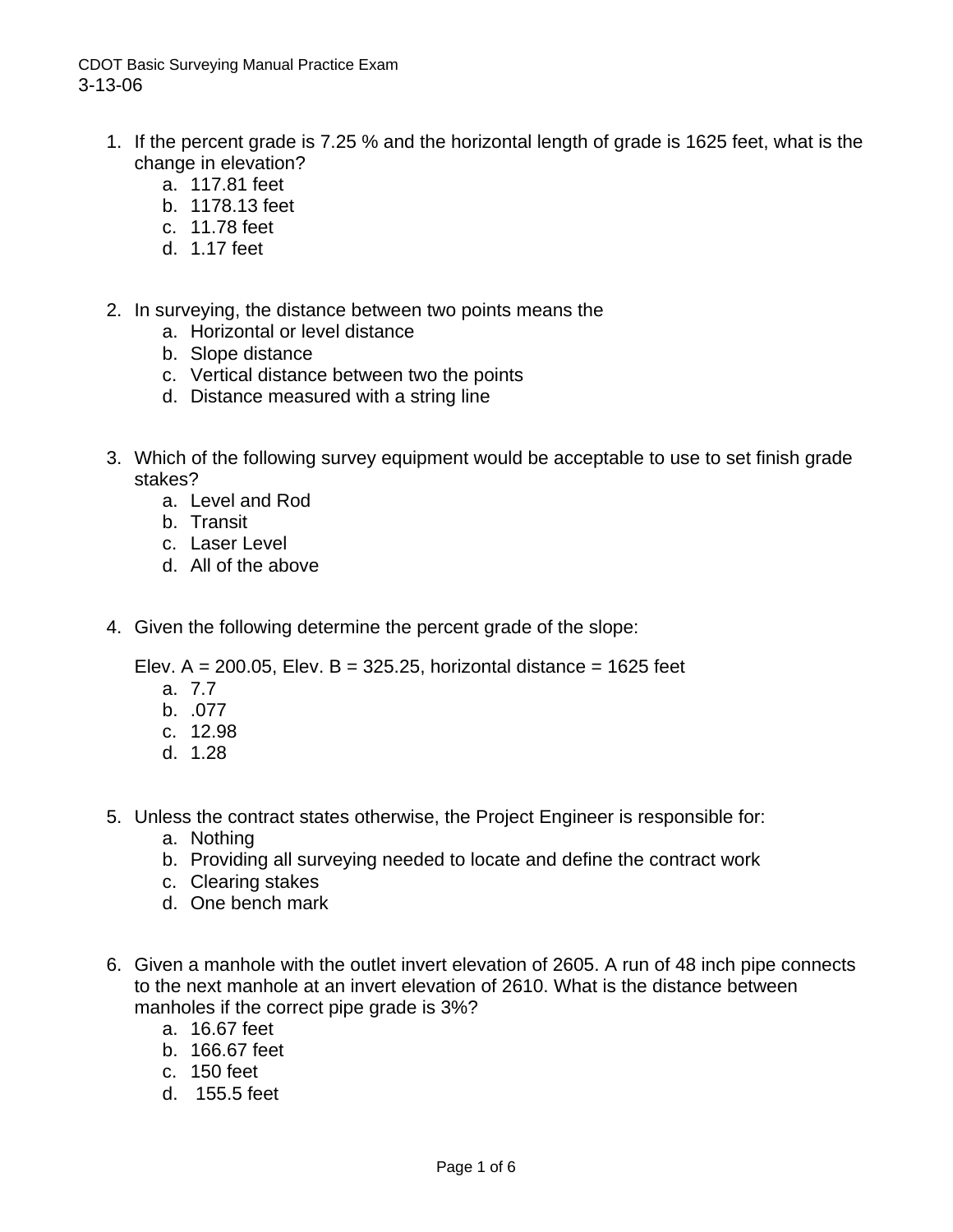CDOT Basic Surveying Manual Practice Exam 3-13-06

- 7. Convert the following angle in decimal form, 36.1450 degrees to degrees, minutes and seconds.
	- a. 36 degrees, 2 min. 4 sec.
	- b. 36 degrees, 0 mi. 2 sec.
	- c. 36 degrees, 8 min, 42 sec.
	- d. 36 degrees, 6 deg. 2 sec.
- 8. A good rule of thumb to follow when leveling is:
	- a. Set up the instrument over a known elevation
	- b. Set up the instrument within 300 feet of all points to be surveyed
	- c. On the best smooth level surface
	- d. Set up the instrument in order to see both the highest point and lowest point on the loop.
- 9. A transit is setup at the top of a slope to measure the slope angle. A hub is shot at the bottom of the hill. How is the horizontal distance measured?
	- a. It is calculated using trigonometry and the measured slope distance
	- b. The distance is measured between the two hubs with a tape.
	- c. Between the axis of the transit and the hub
	- d. None of the above

10. Which of the following statements about pacing is true:

- a. Requires no equipment and should be completed with natural steps.
- b. Is only of value to a surveyor with an instrument
- c. A person should pace in an attempt to make 33 steps per 100 ft.
- d. A persons pace should be adjusted to an even 3 feet length
- 11. The following data was obtained with the level. What is the HI of the instrument

| Sta.      | <b>B.S.</b> | F.S. | FI F\ |
|-----------|-------------|------|-------|
| <b>BM</b> | 5.23        |      | 95.24 |
| ⊓P1       | 7.53        | 3.57 |       |
| מם־       |             | 2.15 |       |

- a. 88.20
- b. Can not be calculated with the information given
- c. 100.47
- d. 90.01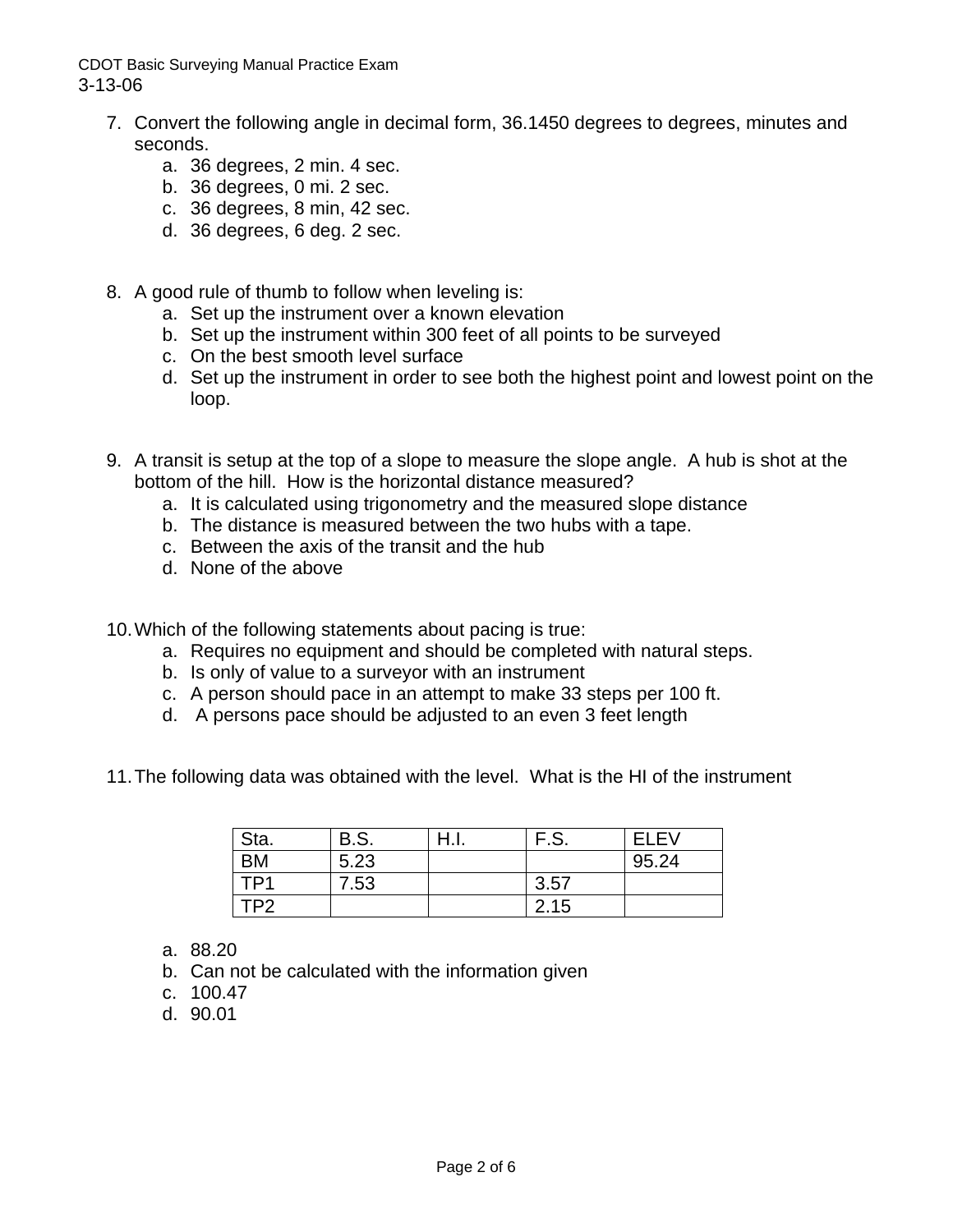12. The following data was obtained with the level. What is the elevation of 259+00

| Sta.       | <b>B.S.</b> | Ч.І. | F.S. | EL EV |
|------------|-------------|------|------|-------|
| <b>BM</b>  | 8.25        |      |      | 83.27 |
| $259+00$   |             |      | 2.35 |       |
| $259 + 50$ |             |      | 2.12 |       |
| $300+00$   |             |      | 1.97 |       |

a. 89.17

b. 76.99

c. 81.46

d. 89.55

13. The plans show the following typical section. Calculate the elevation at the edge of shoulder.



- a. 7504.00
- b. 7499.60
- c. 7496.00
- d. 7495.60

14. Given the following, determine the horizontal distance between A and B.

| Elev. $A = 120.34$           |  |
|------------------------------|--|
| Elev. $B = 125.54$           |  |
| Slope length of $AB = 11.63$ |  |

- a. 10.40
- b. 16.83
- c. 12.74
- d. 162.30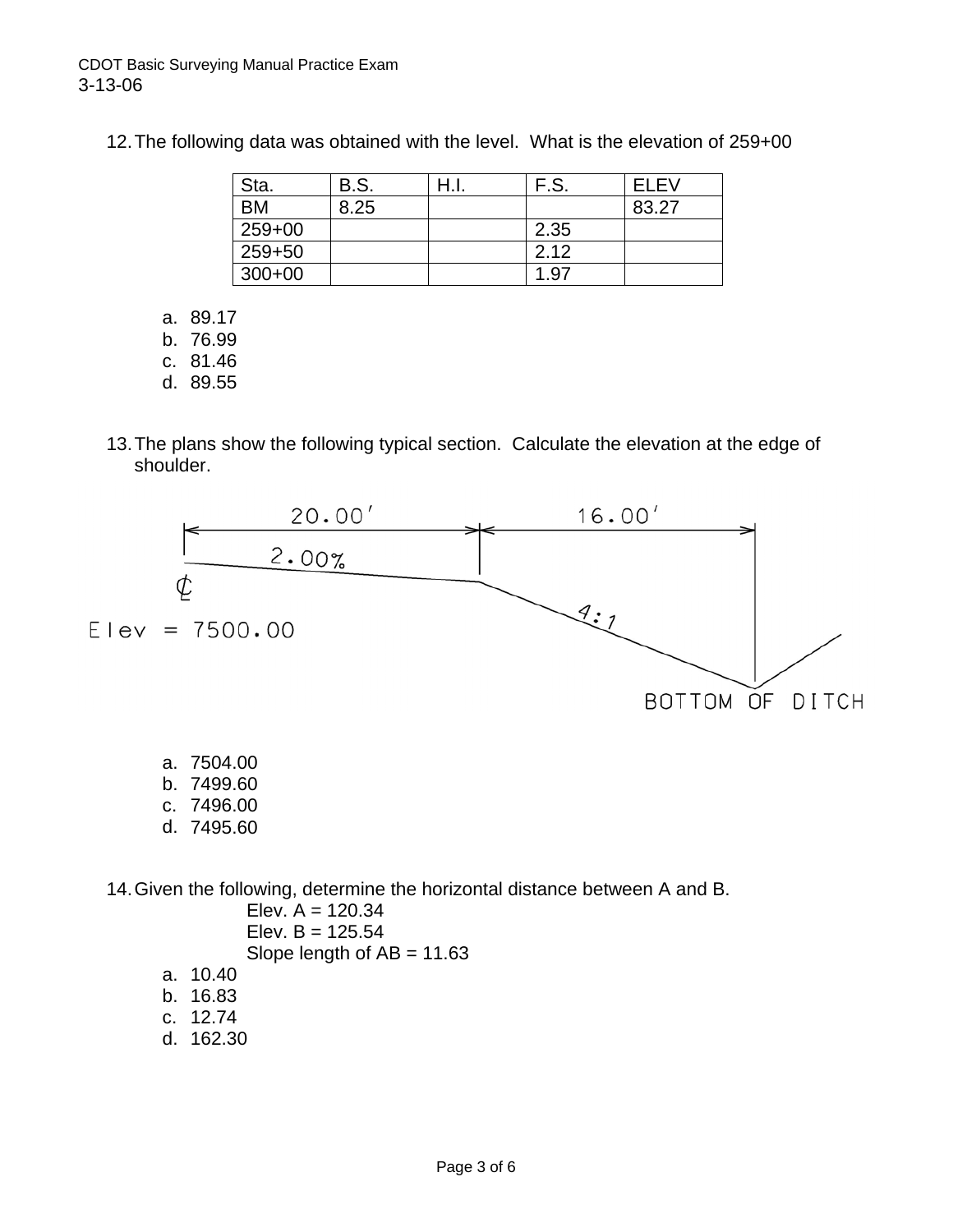- 15. What is the elevation 35 feet from the slope stake shown below? The elevation of this stake is 5620.00. Cuts and fills are vertical distances.
	- a. 5618.83
	- b. 5601.50
	- c. 5617.25
	- d. 5618.65

16. What is distance from the stake to edge of shoulder?

- a. 18 feet
- b. 30 feet
- c. 32 feet
- d. 50 feet



- 17. Given that the bottom of a ditch is at offset 24 feet right of centerline and at an elevation of 7428, which slope stake at the top of the cut will yield a 3:1 slope from the bottom of ditch to top of cut?
	- a. Elev =  $7432.50$ , Offset =  $37.5$  RT
	- b. Elev =  $7437.00$ , Offset =  $33.0$  RT
	- c. Elev =  $7432.50$  Offset =  $33.0$  RT
	- d. Elev =  $7537.00$ , Offset =  $37.5$  RT
- 18. The following information is obtained from the plans and through survey in the field for a pipe where 150 feet of a run has been installed. What is your assessment of the installation?

Beginning invert Elev = 6818.00 150 LF of pipe has been installed Plan slope of pipe is 12.00% BM = 6809.35 FT  $B.S. = 4.30 FT$ F.S. to invert of last pipe installed  $= 11.32$ 

- a. The pipe has been installed on grade at 10.5%.grade
- b. The pipe has been installed at a 4.66% grade
- c. The pipe has been installed at a 1.67% grade
- d. The pipe has been installed at a 3.50% grade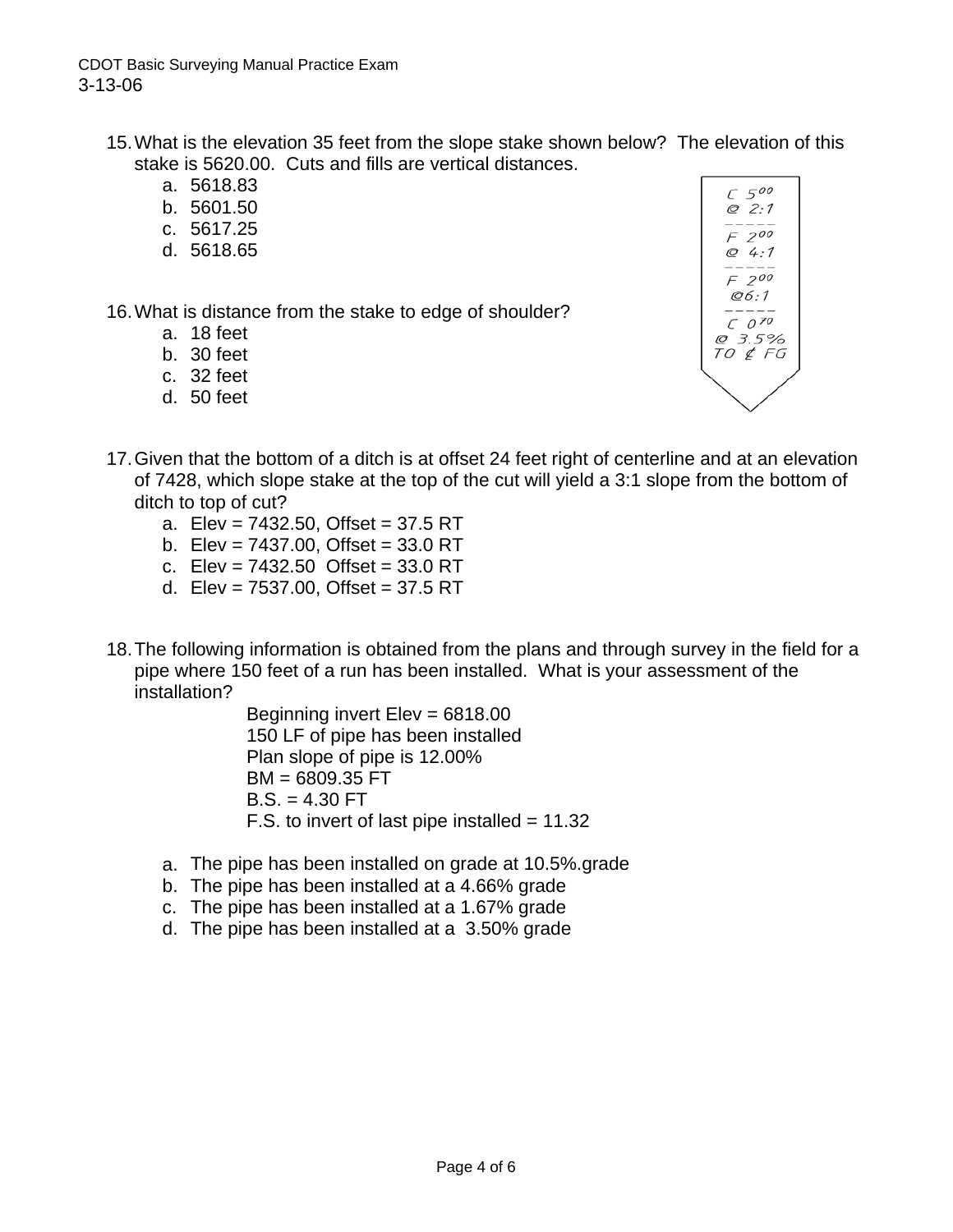CDOT Basic Surveying Manual Practice Exam 3-13-06

- 19. While installing a pipe, it is determined that the next 8 foot length needs to be deflected down to stay on the correct grade. The pipe is 36" RCP and it is allowed to have a maximum of 1.0 inch gap at the bell and spigot joint at the top of the pipe. What is the maximum amount in elevation that the pipe can be lowered when measured at the at the end of the pipe?
	- a. 2 5/8 inches
	- b. 2.67 Inches
	- c. 0.25 feet
	- d. 3/4 inches
- 20. The area of a cross section at station 4+50 is 10.31sq. in., and at station 5+00 is 14.18 sq. in. The horizontal scale of the cross section is  $1" = 40'$  and the vertical scale is  $1" =$ 10'. What is the volume of earthwork between these two stations, in cubic yards, using the average end area method?
	- a. 45
	- b. 18141
	- c. 9070
	- d. 907